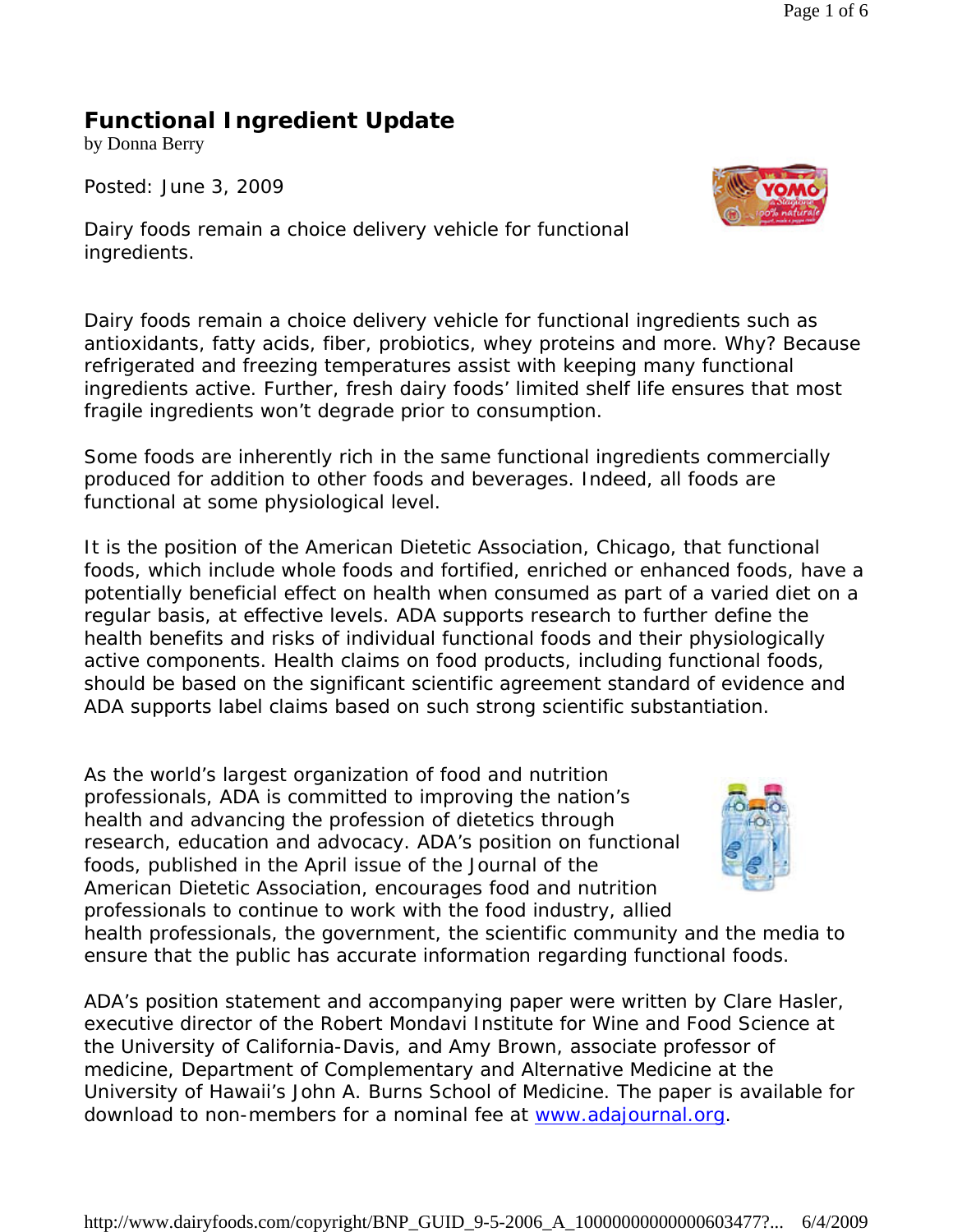The paper includes definitions of the term as used in different countries and notes "functional foods" is not a legal term but a marketing term. Further, ADA defines functional foods as those that "move beyond necessity to provide additional health benefits that may reduce disease risk and/or promote optimal health. Functional foods include conventional foods, modified foods (fortified, enriched or enhanced), medical foods and foods for special dietary uses."

The paper identifies broccoli, nuts and tomatoes as examples of conventional food with functional properties. Modified foods include calcium-enhanced orange juice, folate-enriched breads and foods formulated with bioactive ingredients like fish oils, plant sterol esters or lutein. Medical foods include PKU formulas free of phenylalanine. Foods for special dietary uses include gluten-free and lactose-free foods.

ADA's position paper reviews various aspects of functional foods. For example, it looks at factors driving the growth of the functional foods industry, such as increased consumer interest in controlling one's own health, rising health-care costs and scientific research linking diet to chronic disease reduction. It reviews the regulation of functional foods in the United States, noting that "boundaries between what is a food and what is a medicine have been challenged by both consumers and manufacturers since the mid-1980s," leading to "dramatic changes in food regulation that have fueled a so-called functional foods revolution." The paper emphasizes that health claims on the benefits of functional foods and their physiologically active components should be based on the standard of significant scientific agreement.

"The study of how diet impacts disease prevention and health promotion is more important than ever. Consumer interest in the health benefits of foods and food components is at an all-time high and will continue to grow," the authors conclude. "Food and nutrition professionals are uniquely qualified to interpret scientific findings on functional foods and translate such findings into practical dietary applications for consumers, other health professionals, policy makers and the media. Food and nutrition professionals must continue to be leaders in this exciting and ever-evolving area of food and nutrition."

## **Top-five functional foods**



Soon after the paper was published, the New York State Dietetic Association surveyed its leadership and asked them to choose the top-five functional foods based on health benefits and value. Nutrition experts chose salmon as the top functional food for omega-3 fatty acids.

Omega-3 fatty acids not only raise good high-density lipoprotein (HDL) cholesterol and lower bad low-density lipoprotein (LDL)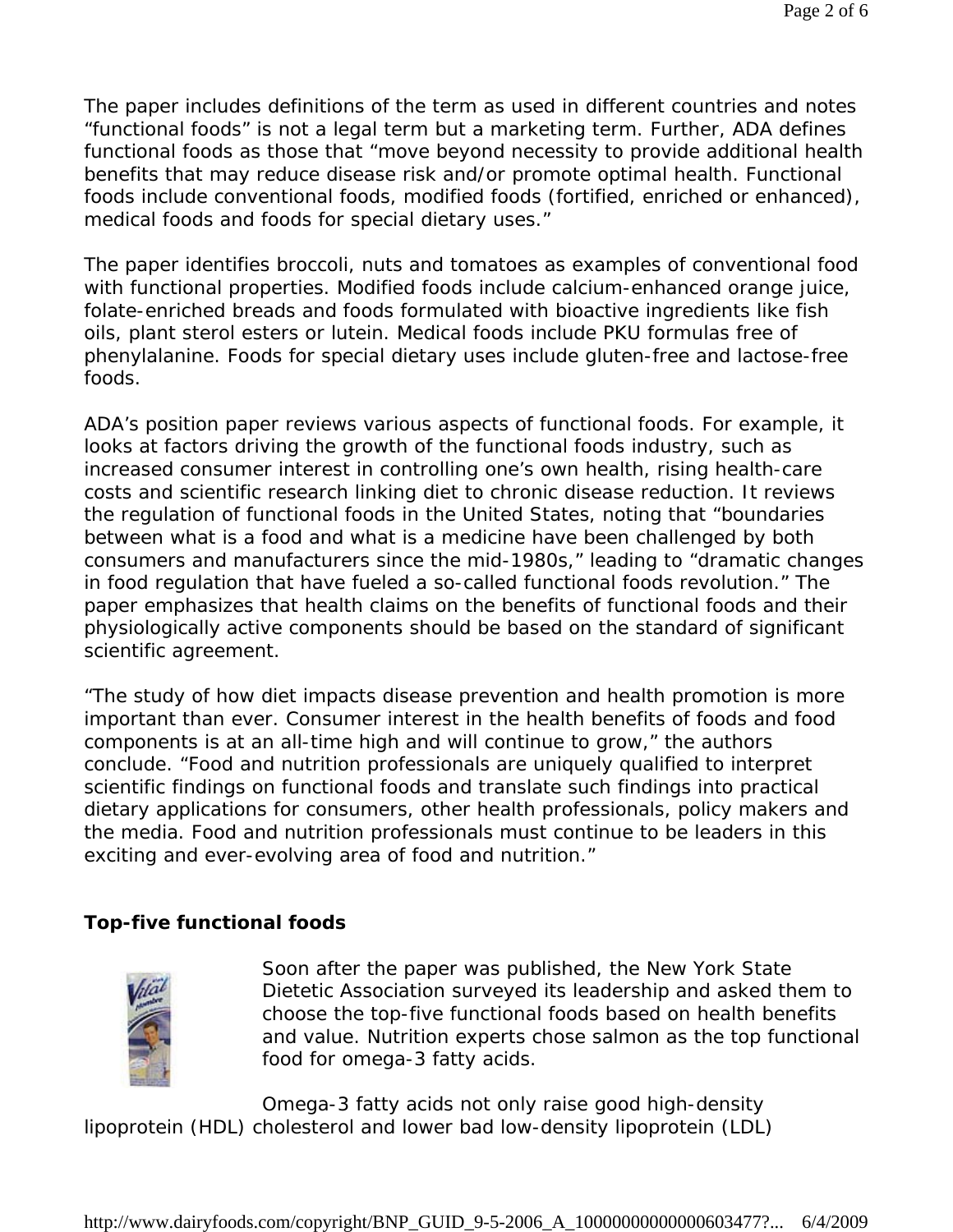cholesterol, they may also lower the risk of heart attacks and strokes. The American Heart Association suggests that people with coronary heart disease consume about 1 gram of omega-3 fatty acids daily. They do not recommend supplements for healthy people; instead, they recommend eating fish twice a week. Of course, fortifying dairy foods with omega-3 fatty acids is becoming increasingly more common.

Second on the list were oats, which were chosen for their fiber content. This powerhouse nutrient, known for aiding with digestion, also helps fight disease, and may lower risk for high cholesterol, heart disease, diabetes and cancer.

Oat fiber, as well as other soluble and insoluble fibers, has application in dairy foods. Many fiber ingredients have also been shown to possess other functional properties including improving absorption of nutrients as well as functioning as a prebiotic in the gastrointestinal tract.

Coming in third, blueberries where chosen for their high level of antioxidants, which are thought to help protect the body against the damaging effects of free radicals and the chronic diseases associated with the aging process. Blueberries are among the fruits with the highest antioxidant activity, some of which comes from the high levels of select inherent vitamins including vitamins C and E.

Blueberries complement many types of dairy foods, including all types of yogurt, frozen desserts and even cheese spreads. Choosing blueberry ingredients that contain whole fruit provides the perception of being less processed.

Low-fat milk came in fourth for both its calcium and vitamin D content. Of course, vitamin D is not inherently present in milk, but milk has come to be recognized as one of the most reliable sources of this bone-building vitamin. Vitamin D is now being added to milk used in the manufacture of dairy foods including cheese and yogurt. Further, vitamin D has been shown to reduce the risk of developing certain cancers, heart disease and diabetes.

Rounding out the top-five functional food list is low-fat yogurt with probiotics, which NYSDA describes as the only truly fortified food on their top-five list.

"While yogurt is already a good source of calcium, protein, vitamin B12, vitamin D, potassium and magnesium, the addition of probiotics, which aids digestion, increases its health benefit," says NYSDA president J. Elizabeth Smythe.

## **Innovative introductions**

Greg Miller, executive vice president of research, regulatory and scientific affairs for Dairy Management Inc., Rosemont, Ill., says, "Nutrient-rich dairy foods are well positioned to be a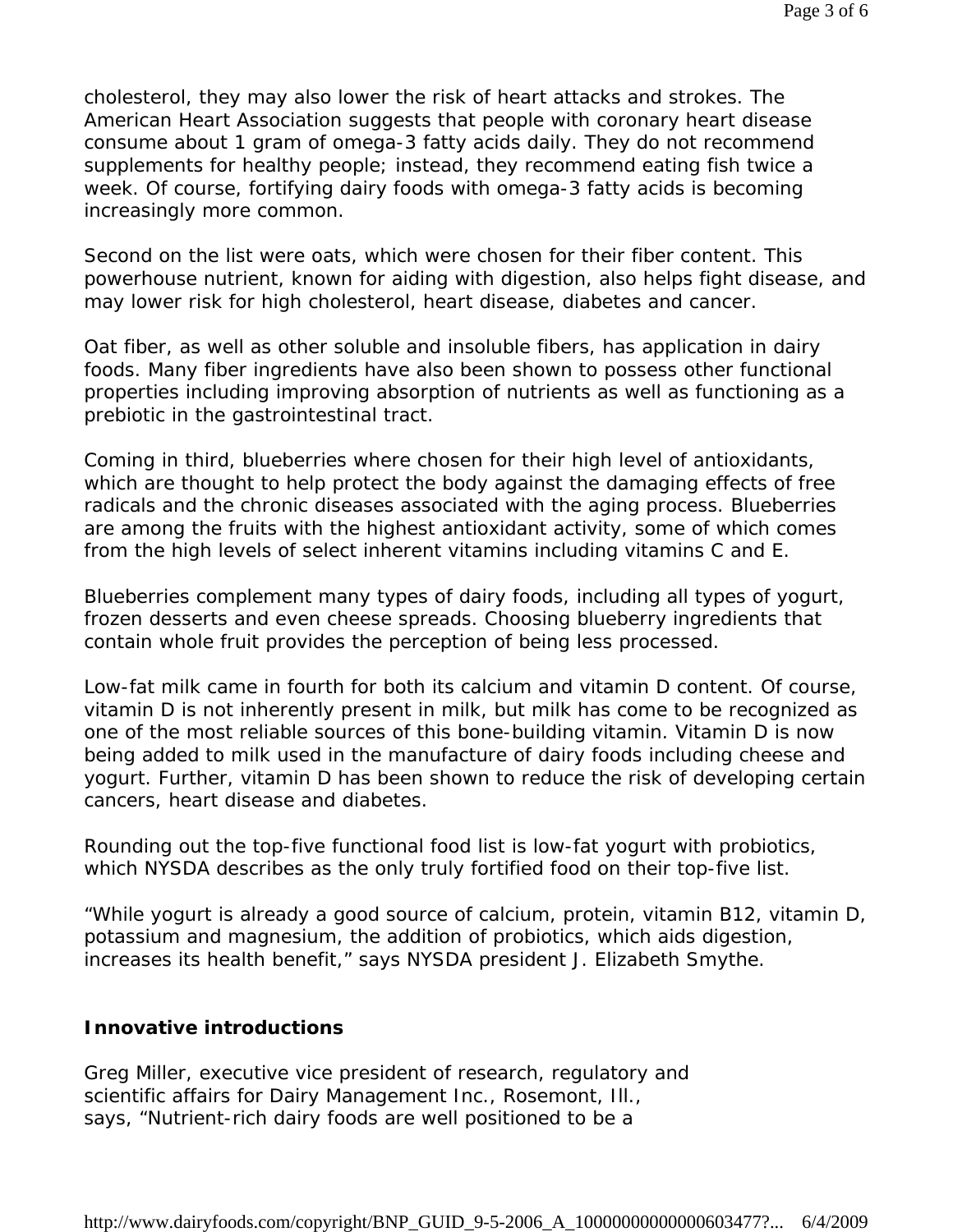competitive force in the health and wellness market. Plus, consumption of dairy foods like milk, cheese and yogurt is increasing as they make their way into grab-and-go packaging for active lifestyles."



Palm Beach Gardens, Fla.-based Attitude Drinks Inc., believes that dairy should own the functional foods market. Building upon decades of experience in the formulation, production, marketing and sales of milk and dairybased drinks, the company is introducing two unique and innovative milk drinks. These formulations deliver the benefits of milk, using technology and science never before introduced in the beverage industry.

The Phase III Recovery drink addresses the growing need for sophisticated, exercise recovery solutions. Designed to exploit the scientific evidence favoring low-fat chocolate milk as a highly efficient sports recovery drink, Phase III Recovery provides a research-proven, targeted solution. Formulated with a focus on delivering the most effective protein-to-carbohydrate ratio in addition to measured levels of recovery-enhancing vitamins and minerals, Phase III Recovery is the first protein drink utilizing "Mother Nature's most perfect food" in delivering this function, according to Roy Warren, chief executive officer.

The Just! Metabolic Health drink targets consumers interested in achieving improved metabolic health. Recently announced scientific studies indicate that significant health benefits, including weight management and heart health, are derived from improved metabolic health. Just! Metabolic Health contains Innutria, a proprietary blend of ingredients naturally found in milk that have been shown to assist with fat burning and reduction of oxidative and inflammatory heart stress.

Beyond dairy food applications, functional dairy proteins are making their way into all types of foods and beverages. For example, New Zealand's Fonterra Cooperative Group is rolling out Whole, a water beverage enhanced with whey protein isolate and claiming to induce satiety. Satiety — the feeling of fullness — is a concept that is rapidly growing in profile in the functional nutrition industry. Increasingly, consumers are trying to manage their nutrition and calorie intake in a world of convenience and processed foods. While a diet requires ongoing discipline, products such as Whole offer an alternative by building satiety into everyday snacking goods.

Whole provides a healthy snack option, as it contains 5 grams of protein and 1.5 grams of fiber, yet only 2.5 grams of sugar and 30 calories. It contains three times the protein, and almost as much fiber as a banana, with only one-quarter of the calories.

Here's a functional beverage from a dairy, yet is all fruit. WhiteWave Foods Co., Broomfield, Colo., a wholly owned subsidiary of Dean Foods Co., Dallas, has teamed up with Hero of Lenzburg, Switzerland, to manufacture Fruit2day in the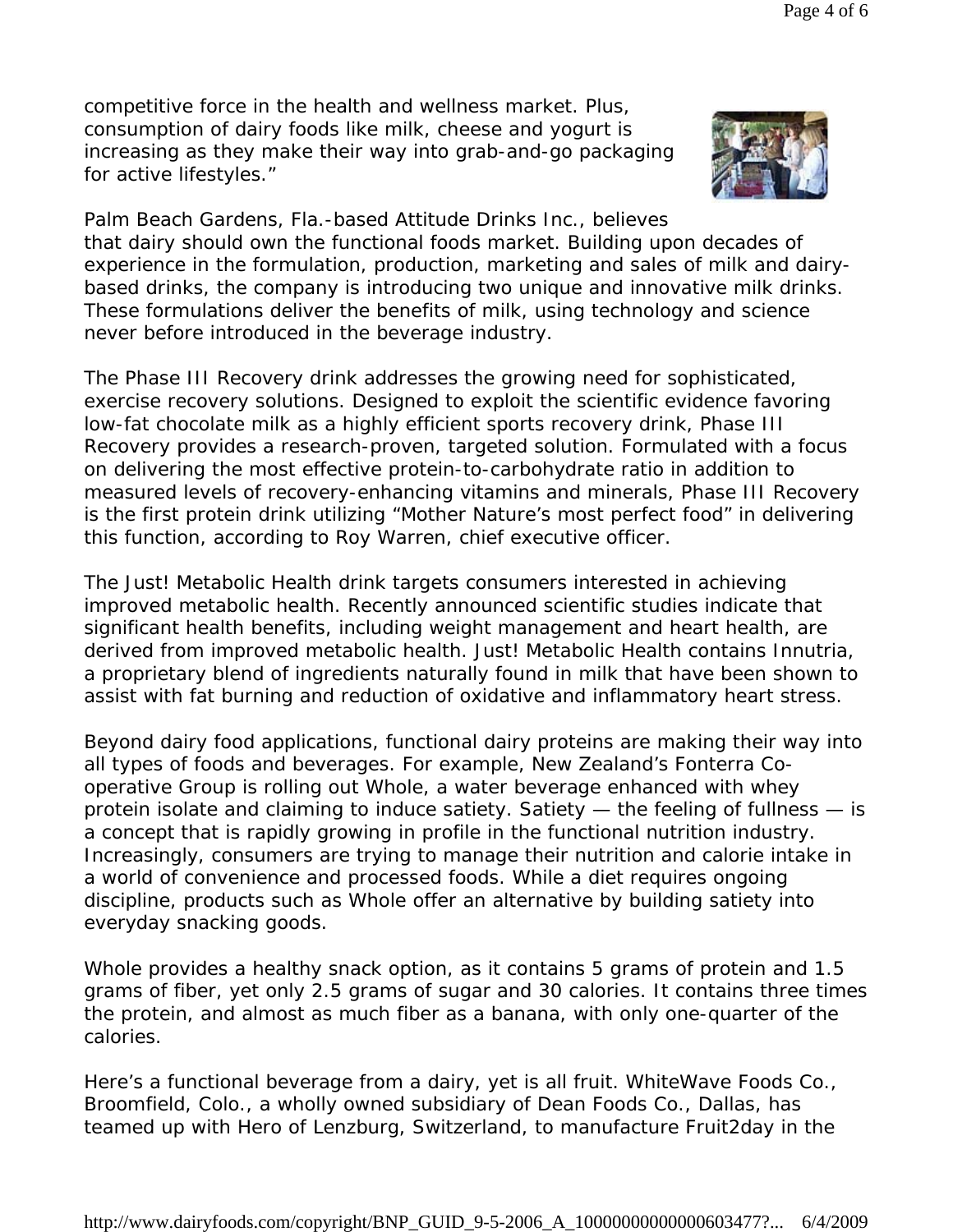United States. Fruit2day is a drinkable and edible fruit snack with real fruit bits in a bottle. Fruit2day is already a favorite in Europe.

"We are excited to introduce Fruit2day to U.S. consumers and believe it is a unique new way to get fruit in your diet," said Hanno Holm, president and CEO of Hero-WhiteWave, the joint venture formed to market the brand. "People tell us they are open to new ways of fitting fruit into their busy and on-the-go lives. Fruit2day is compact and portable for anytime you want to enjoy a fruit snack."

Fruit2day provides natural fruit nutrition without peels, pits, bruising, spoiling or even sticky fingers. It is made with a combination of real fruit pieces, fruit puree and fruit juice without any added sugar or preservatives. Each bottle of Fruit2day packs in two servings of fruit and antioxidants in 6.75 ounces, with only 110 to 120 calories, depending on the flavor.

From inherently functional fruit to concentrated whey proteins, the products just described span the spectrum of foods that qualify as being functional. NYSDA's Smythe sums it up, "Functional foods describe foods that, in addition to being nutritious, offer distinct health benefits."

## **The Cost of Manufacturing Functional Foods**



A recently completed corporate location study by The Boyd Co., Princeton, N.J., compares the cost of operating a functional food and nutritional beverage facility in 35 U.S. and Canadian cities The study analyzes all major geographically variable operating costs that are most pivotal to a corporation's decision where to locate new bioscience research and production operations.

Surveyed costs include skilled labor, including scientific workers with advanced degrees in food technology, biology, chemistry and other life sciences, utilities, taxes, construction, shipping, corporate travel and other occupancy cost factors. Operating costs are scaled to a representative 60,000-square-foot facility housing research and processing functions and employing 150 workers.

Findings of the study show total annual operating costs ranging from a high of \$18.8 million in New York/Nassau County, N.Y., to a low of \$12.5 million in Sioux Falls, S.D. Among the Canadian cities, annual operating costs range from a high of \$14.7 million in Toronto to a low of \$12.7 million in Saskatoon.

"In today's difficult economy, comparative costs are ruling the corporate site selection process. For most bioscience companies, improving the bottom line on the cost side of the ledger is much easier than on the revenue side due to the credit squeeze, rising research and development costs, soaring litigation costs